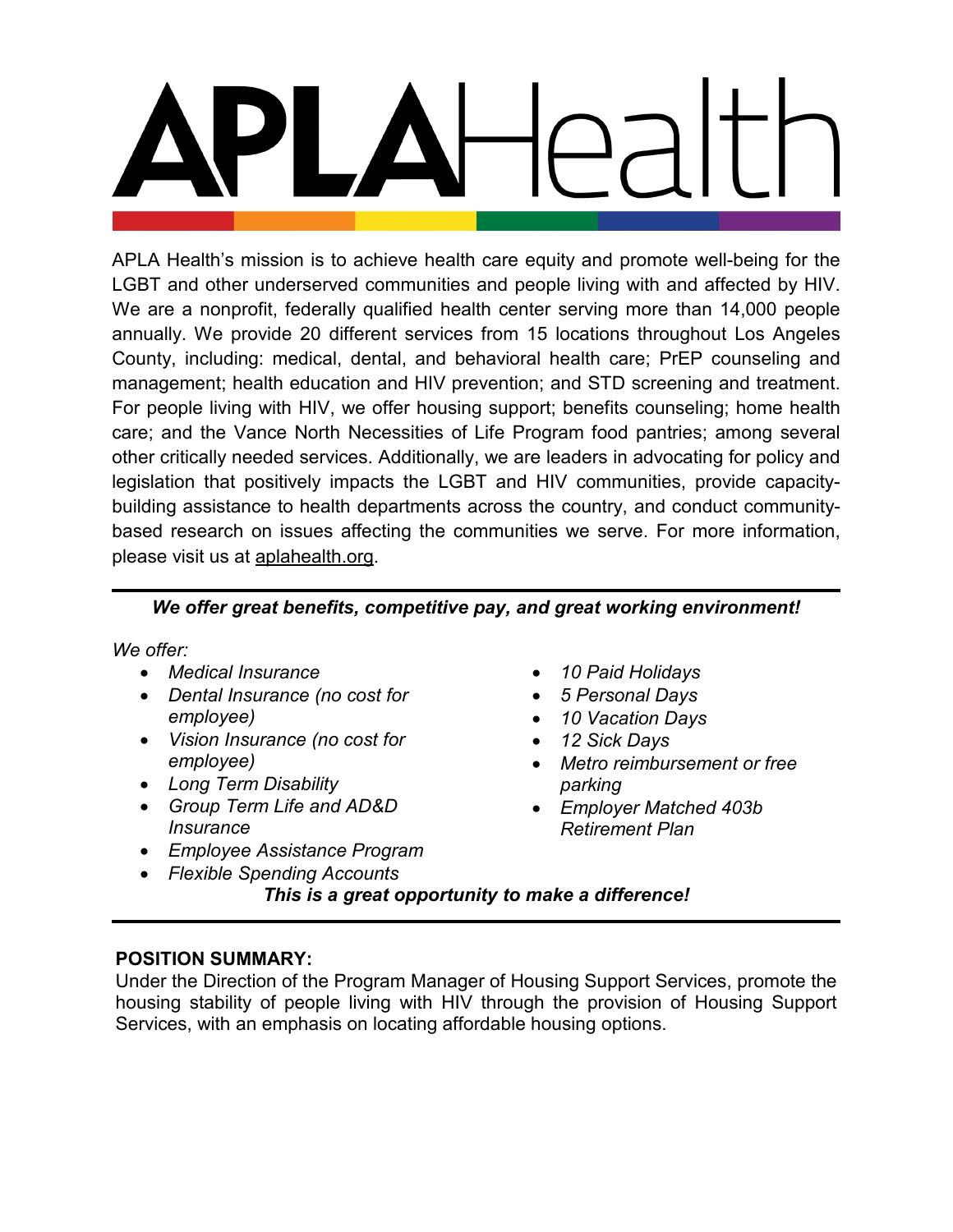# **ESSENTIAL DUTIES AND RESPONSIBILITIES:**

- Screen clients for housing programs eligibility, including a comprehensive intake.
- Asses all clients for maintenance with HIV primary care and medication adherence.
- In collaboration with the client, develop a comprehensive housing plan and ISP, inclusive of risk reduction goals, public benefits options, and employment.
- Assist clients who qualify for HOPWA and other housing programs to complete applications, develop housing plans and obtain the most appropriate housing situation for that individual.
- Assist clients with move-in and rental subsidy HOPWA applications.
- Assist clients who qualify for Section 8 and other housing programs with completing applications.
- I dentify affordable housing options and conduct site visits of appropriate properties.
- Coordinate and identify outreach sites for SPA 6.
- Conduct outreach to increase the numbers in SPA 6.
- Develop a calendar for outreach events.
- Work with landlords and property developers to advocate for clients; assist with the application process, fees, etc.
- Coordinate the pickup and delivery of materials to/from the CCA.
- Maintain and update all client records and progress note all interactions in clientlevel database programs.
- Assist clients with emergency hotel and motel voucher applications.
- Identify alternative housing resources for clients who do not qualify for HOPWA, including low-income housing units
- Maintain a resource directory of affordable housing options.
- Complete client follow-up to measure outcomes, inclusive of home visits according to contract guidelines.
- Promote the adoption and maintenance of healthy behaviors by providing education and support to clients.
- Assist in linking clients to APLA services/programs and other community agencies/programs.
- Advocate for needed services on behalf of clients.
- Prepare charts and forms in accordance with HOPWA and APLA policies and procedures.
- Attend mandatory HOPWA training meetings.
- Attend staff meetings and individual supervision meetings at APLA.
- Participate in client conferencing and clinical supervision when indicated.
- Assist and provide On-call coverage.
- Strictly adhere to HIPAA guidelines and regulations to protect patient rights and confidentiality of protected health information (PHI), including, but not limited to, personal and financial information.

OTHER DUTIES MAY BE ASSIGNED TO MEET BUSINESS NEEDS.